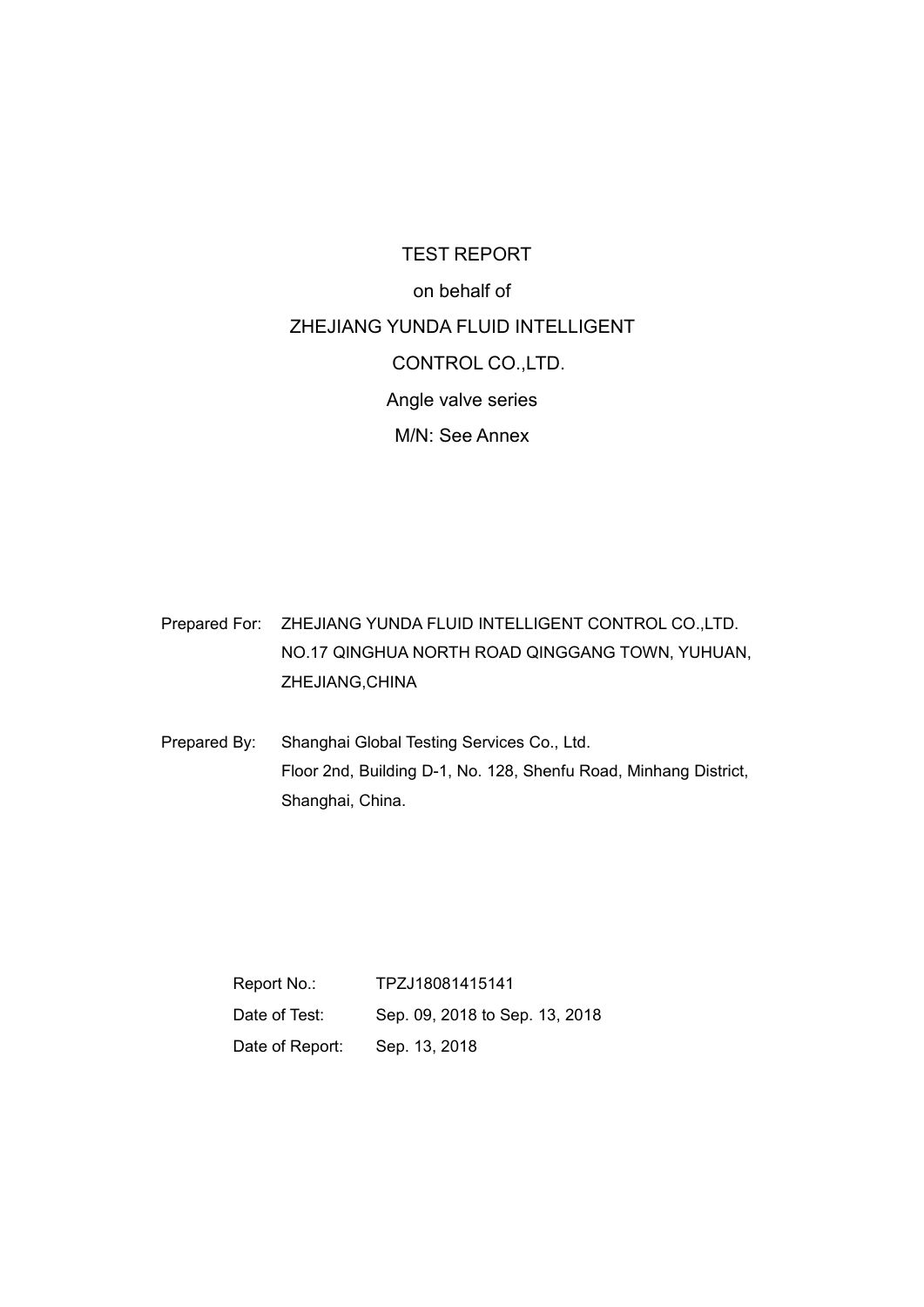

**No.** TPZJ18081415141 **Date:** Sep. 13, 2018

The following sample(s) was/were submitted and identified by the client as:

| <b>Sample Description</b>    | : Angle valve series                                              |
|------------------------------|-------------------------------------------------------------------|
| Style/Item No.               | : See Annex                                                       |
| <b>Manufacturer</b>          | : ZHEJIANG YUNDA FLUID INTELLIGENT CONTROL CO., LTD.              |
|                              | NO.17 QINGHUA NORTH ROAD QINGGANG TOWN, YUHUAN,                   |
|                              | ZHEJIANG, CHINA                                                   |
| <b>Sample Receiving Date</b> | : Sep. 09, 2018                                                   |
| <b>Testing Period</b>        | : Sep. 09, 2018 to Sep. 13, 2018                                  |
| <b>Testing Performed</b>     | : SELECTED TEST(S) AS REQUESTED BY APPLICANT                      |
| <b>Test Requested</b>        | : EN 331:2015                                                     |
|                              | Manually operated ball valves and closed bottom taper plug valves |
|                              | for gas installations in buildings                                |
| <b>Test Result(s)</b>        | : FOR FUTHER DETAILS, PLEASE REFER TO THE FOLLOWING               |
|                              | PAGE(S)                                                           |
| <b>Conclusion</b>            | : THE SUBMITTED SAMPLE MET THE TEST REQUIREMENT                   |

This document isissued subject to GTSCENERALCONDITIONS OF SERVICE, and shall not be reproduced except in full or with written approval by GTSTesting. Shanghai Global Testing Services Co., Ltd.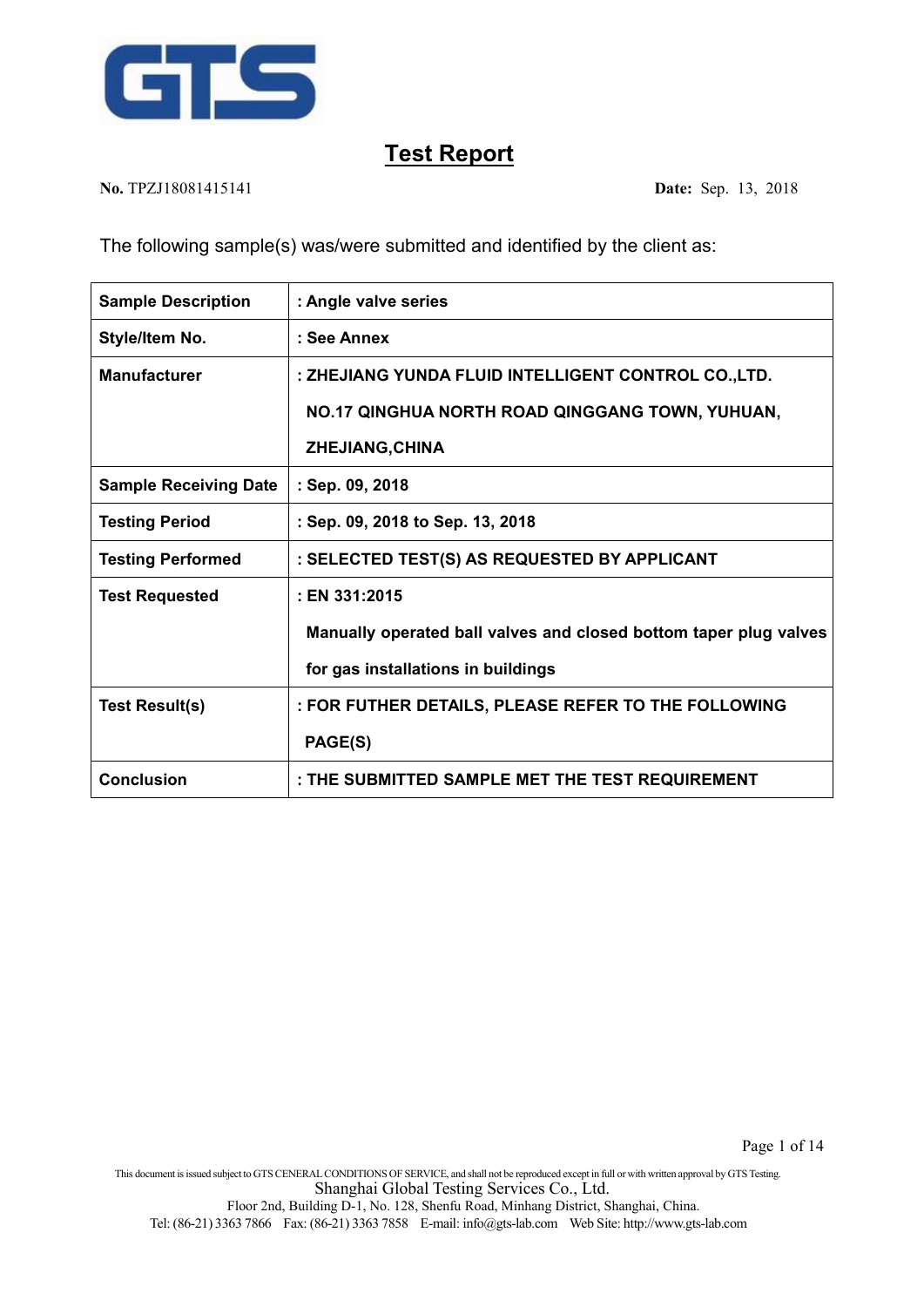

**No.** TPZJ18081415141 **Date:** Sep. 13, 2018

| Possible test case verdicts :                                                                                                   |                                                                |
|---------------------------------------------------------------------------------------------------------------------------------|----------------------------------------------------------------|
| test case does not apply to the test object  :                                                                                  | N(A)                                                           |
| test object does meet the requirement :                                                                                         | P(ass)                                                         |
| test object does not meet the requirement:                                                                                      | F(ai)                                                          |
| Name and address of the testing laboratory :                                                                                    |                                                                |
| Shanghai Global Testing Services Co., Ltd.<br>Floor 2nd, Building D-1, No. 128, Shenfu Road, Minhang District, Shanghai, China. |                                                                |
| <b>Reported by</b><br>Signature                                                                                                 | Date: 2018-09-13                                               |
| Linda lin / Project Ennigeer<br>පි<br>Name and Title<br><b>Approved by</b><br>òiqna∦ure                                         | TING SERVICED<br>ಕ<br><b>CERTIFICATION</b><br>Date: 2018-09-13 |
| Sophia / Manger<br>Name and Title                                                                                               |                                                                |

This document isissued subject to GTSCENERALCONDITIONS OF SERVICE, and shall not be reproduced except in full or with written approval by GTSTesting. Shanghai Global Testing Services Co., Ltd. Floor 2nd, Building D-1, No. 128, Shenfu Road, Minhang District, Shanghai, China. Tel: (86-21) 3363 7866 Fax: (86-21) 3363 7858 E-mail: [info@gts-lab.com](mailto:info@gts-lab.com) Web Site: http://www.gts-lab.com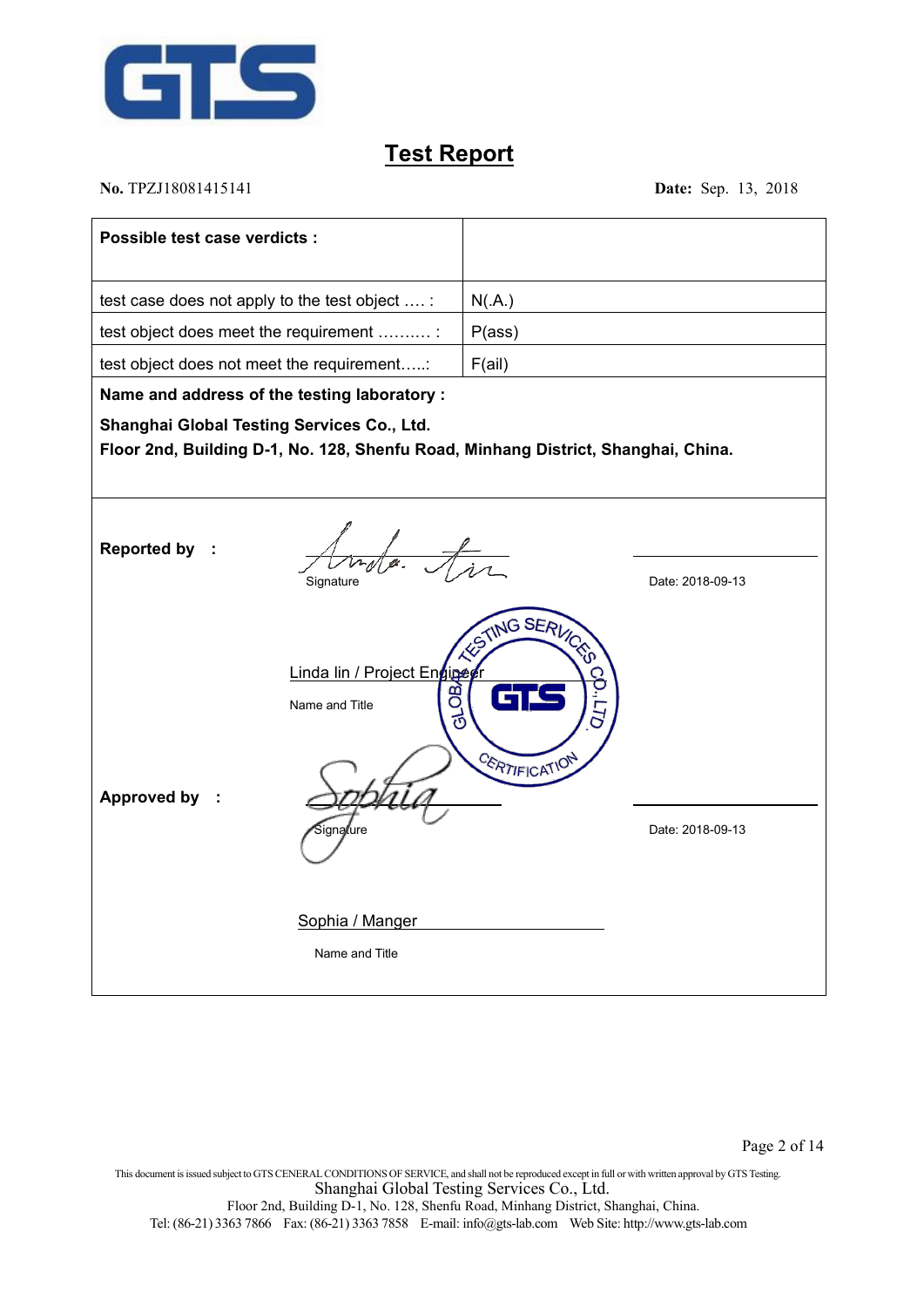

**No.** TPZJ18081415141 **Date:** Sep. 13, 2018

| Annex           |                  |                           |                     |                           |        |                |              |  |  |
|-----------------|------------------|---------------------------|---------------------|---------------------------|--------|----------------|--------------|--|--|
| <b>YD101B</b>   | 1/2"*3/8" YD301B |                           | $1/2*3/4$           | YD603                     | 1/2"   |                |              |  |  |
| <b>YD101B</b>   | $1/2*1/2$        | <b>YD301C</b>             | $1/2*3/8$           | <b>YD604</b>              | 1/2"   |                |              |  |  |
| YD101B 1/2*3/4  |                  | YD301A 1/2*3/8            |                     | YD604-C 1/2"              |        |                |              |  |  |
| <b>YD101B-M</b> | $1/2*3/8$        | <b>YD306</b>              | $1/2*3/8$           | <b>YD605</b>              |        | 1/2"           |              |  |  |
| <b>YD101B-M</b> | $1/2*1/2$        | <b>YD306</b>              | $1/2*1/2$           | <b>YD605</b>              |        | 1/2"           |              |  |  |
| <b>YD101B-M</b> | $1/2*3/4$        | <b>YD350B</b>             | $1/2*3/8$           | <b>YD941</b>              |        | $1/2*3/4$      |              |  |  |
| <b>YD101B-A</b> | $1/2*3/8$        | <b>YD350B</b>             | $1/2*1/2$           | <b>YD942</b>              |        | $1/2*150$ mm   |              |  |  |
| <b>YD101B-A</b> | $1/2*1/2$        |                           | YD350B 1/2*3/4      | <b>YD942</b>              |        | $1/2*100$ mm   |              |  |  |
| <b>YD101B-A</b> | $1/2*3/4$        |                           | <b>YD301C-T</b>     | 3/8*3/8*10mm YD940        |        |                | $1/2*150$ mm |  |  |
| YD101B-AM       | $1/2*3/8$        |                           | <b>YD301C-T</b>     | 1/2*3/8*10mm YD940        |        |                | $1/2*100$ mm |  |  |
| YD101B-AM       | $1/2*1/2$        |                           |                     | YD351C 1/2*3/8*10mm YD912 |        | $1/2*3/4$      |              |  |  |
| <b>YD101B-H</b> | $1/2*1/2$        |                           | YD307-S 1/2*3/8     |                           | YD913A | 1/2*3/4*3/4    |              |  |  |
| <b>YD101B-H</b> | $1/2*1/2$        |                           | YD307-S 1/2*1/2     | <b>YD913</b>              |        | $1/2*3/4*3/4$  |              |  |  |
| YD101B-H        | $1/2*1/2$        | <b>YD307</b>              | $1/2*3/8$           | <b>YD902</b>              |        | 1/2"           |              |  |  |
| <b>YD101B-H</b> | $1/2*1/2$        | <b>YD307</b>              | $1/2*1/2$           | <b>YD911</b>              |        | 1/2"           |              |  |  |
|                 |                  | YD101C 1/2*3/8*10mm YD308 | $1/2*1/2$           | <b>YD911A</b>             |        | 1/2"           |              |  |  |
|                 |                  | YD101A 1/2*3/8*10mm YD309 | $1/2*1/2$           | <b>YD905</b>              |        | 1/2"           |              |  |  |
| YD101B-L1/2*3/8 |                  | YD310                     | $1/2*3/8$           | <b>YD905</b>              | 3/4"   |                |              |  |  |
| YD101B-L1/2*1/2 |                  | <b>YD310</b>              | $1/2*1/2$           | <b>YD905</b>              | 1"     |                |              |  |  |
| <b>YD131</b>    | $1/2*1/2$        | YD310                     | $1/2*3/4$           | YD906                     | 1/2"   |                |              |  |  |
| <b>YD104</b>    | $1/2*3/4$        | YD360                     | $1/2*1/2$           | <b>YD906</b>              | 3/4"   |                |              |  |  |
| <b>YD105</b>    | $1/2*3/4$        | YD361                     | $1/2*1/2$           | <b>YD906</b>              | 1"     |                |              |  |  |
| YD106           | $1/2*3/4$        |                           | YD315-S 1/2*1/2*1/2 | <b>YD908</b>              |        | 1/2"           |              |  |  |
| <b>YD108</b>    | $1/2*3/8$        |                           | YD315-Q 1/2*1/2*1/2 | <b>YD908</b>              |        | 3/4"           |              |  |  |
| <b>YD108</b>    | $1/2*1/2$        | <b>YD314</b>              | $1/2*3/4$           | YD917-C 1/2"              |        |                |              |  |  |
| <b>YD108</b>    | $1/2*3/4$        | YD314-C 1/2*3/4           |                     | YD917-M 1/2"              |        |                |              |  |  |
| <b>YD110</b>    | $1/2*3/4*3/8$    | <b>YD361</b>              | $1/2*1/2$           | <b>YD920</b>              |        | 1/2"           |              |  |  |
| <b>YD201B</b>   | $1/2*3/8$        | <b>YD311</b>              | $1/2*3/4$           | <b>YD921</b>              | 1/2"   |                |              |  |  |
| YD201B 1/2*1/2  |                  | YD365                     | $1/2*1/2$           | MINI-101 1/2MM            |        |                |              |  |  |
| <b>YD201B</b>   | $1/2*3/4$        | YD331                     | $1/2*1/2$           | MINI-101 3/8MM            |        |                |              |  |  |
| <b>YD201C</b>   | $1/2*3/8$        | <b>YD331</b>              | $1/2*3/4$           | MINI-101 3/4MM            |        |                |              |  |  |
| YD201A 1/2*3/8  |                  | YD318                     | 1/2M*1/2F*1/2M      |                           |        | MINI-102 1/4MF |              |  |  |
| <b>YD206B</b>   | $1/2*3/8$        | <b>YD318</b>              | 1/2M*1/2F*3/4M      |                           |        | MINI-102 3/8MF |              |  |  |
| <b>YD206B</b>   | $1/2*1/2$        | YD319                     | 1/2M*3/4F*3/4M      |                           |        | MINI-102 1/2MF |              |  |  |
| <b>YD206B</b>   | $1/2*3/4$        | YD320                     | 3/4F*3/4M*3/4M      |                           |        | MINI-102 3/4MF |              |  |  |
| <b>YD206C</b>   | 1/2*3/8          | YD321                     | 3/4F*3/4M*3/4M      |                           |        | MINI-103 1/4FF |              |  |  |
| YD206A          | $1/2*3/8$        | YD316                     | 1/2M*3/4M*3/8M      |                           |        | MINI-103 3/8FF |              |  |  |

Page 3 of 14

This document isissued subject to GTSCENERALCONDITIONS OF SERVICE, and shall not be reproduced except in full or with written approval by GTSTesting. Shanghai Global Testing Services Co., Ltd.

Floor 2nd, Building D-1, No. 128, Shenfu Road, Minhang District, Shanghai, China.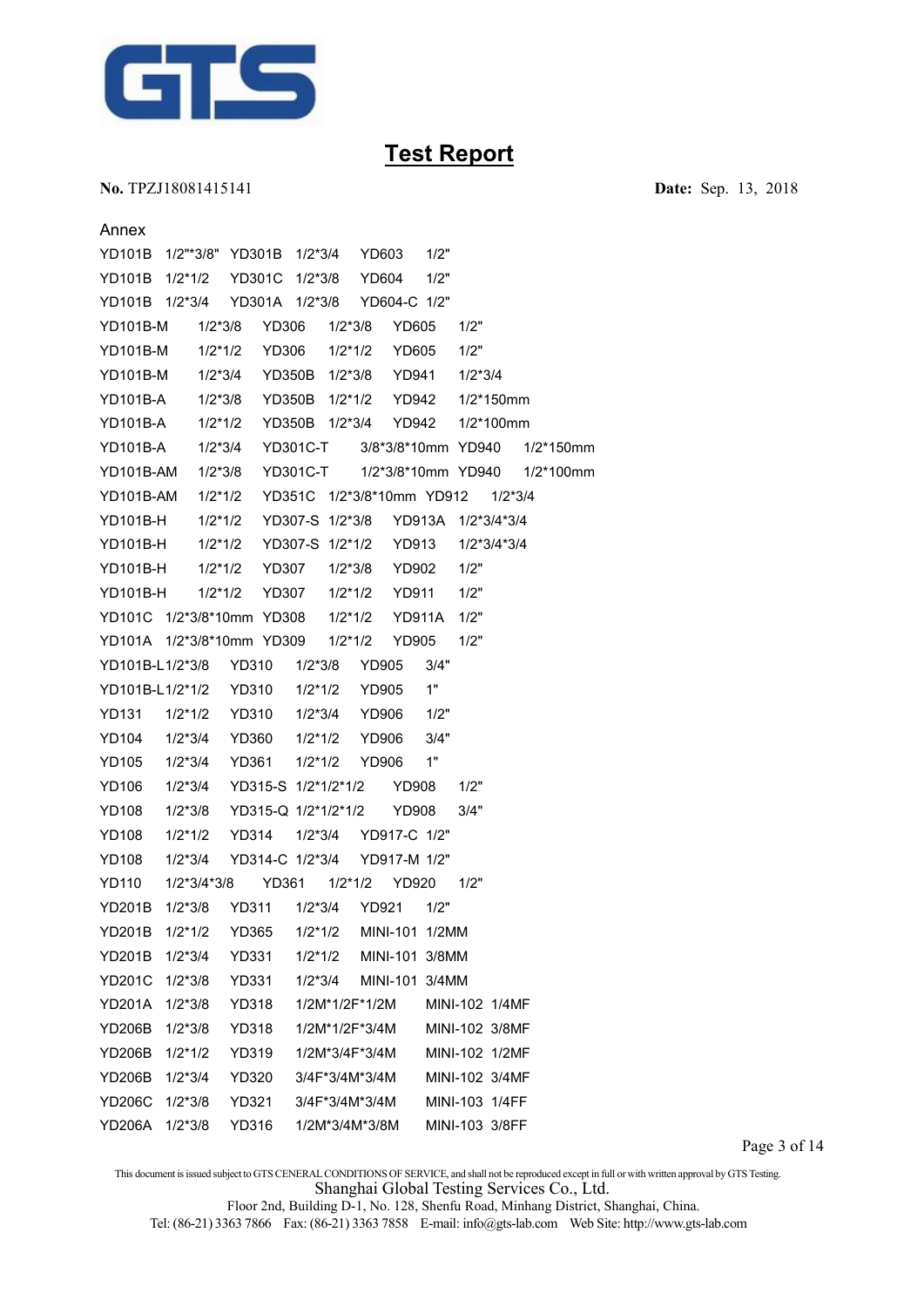

**No.** TPZJ18081415141 **Date:** Sep. 13, 2018

YD204B 1/2\*3/4 YD316 1/2M\*3/4M\*1/2M\*10mm MINI-103 1/2FF YD204C 1/2\*3/8 YD316 1/2M\*3/4M\*3/8M\*10mm MINI-104 1/4MF YD204A 1/2\*3/8 YD316A-C 1/2M\*3/4M\*3/8M\*10mm MINI-104 3/8MF YD210D 1/2\*10mmYD316A 1/2M\*3/4M\*3/8M\*10mm MINI-104 1/2MF YD213 1/2\*10mmYD317 1/2M\*3/4M\*3/8M\*10mm MINI-104 3/4MF YD204D 1/2\*3/8\*10mm YD366 3/8\*3/4\*3/8\*10MM MINI-1051/4MF YD206D 1/2\*3/8\*10mm YD501 1/2\*3/8 MINI-105 3/8MF YD208D 1/2\*3/8\*10mm YD501 1/2\*1/2 MINI-105 1/2MF YD401 1/2\*3/8 YD501 1/2\*3/4 MINI-105 3/4MF YD401 1/2\*1/2 YD502 1/2\*3/8 YD805 1/2\*1/2 YD401 1/2\*3/4 YD502 1/2\*1/2 YD806 1/2\*1/2 YD401 1/2\*3/4 YD502 1/2\*3/4 YD807 1/2\*1/2 YD402 1/2\*1/2 YD522 1/2\*1/2 YD808 1/2\*1/2 YD402 1/2\*3/4 YD520 1/2\*1/2 YD811 1/2\*1/2 YD403 1/2\*3/4 YD521 1/2\*1/2 YD812 1/2\*1/2 YD404 1/2\*3/4 YD503 1/2\*3/8 YD809 1/2\*1/2 YD405 1/2\*3/8 YD503 1/2\*1/2 YD810 1/2\*1/2 YD405 1/2\*1/2 YD512 1/2\*1/2 YD813 1/2\*1/2 YD405 1/2\*3/4 YD501-L 1/2\*3/8\*10MM YD814 1/2\*1/2 YD430 1/2\*1/2 YD502-L 1/2\*3/8 YD501D 1/2\*1/2\*1/2 YD430 1/2\*3/4 YD502-L 1/2\*1/2 YD521D 1/2\*1/2\*1/2 YD407 1/2\*1/2 YD502-L 1/2\*3/4 YD524D 1/2\*1/2\*1/2 YD411 1/2M\*1/2F\*3/4M YD601 1/2\*3/8\*10MM YD525D 1/2\*1/2\*1/2 YD409 1/2M\*1/2F\*3/4M YD602 1/2\*3/8\*10MM YD410 1/2M\*1/2F\*3/4M YD607-Z 1/2\*1/2 YD301B 1/2\*3/8 YD607-B 1/2\*1/2 YD301B 1/2\*1/2 YD608 Diameter:50mm F101 F102 F104 F105MM F203 F105 F202 F223 F205 F106 F207 F107 F225 F221 F222 F120 F109 F108 F215 F113 F214 F112 F110 F3812 F1212-20 F213 F216 F114 F218 F115

This document is issued subject to GTS CENERAL CONDITIONS OF SERVICE, and shall not be reproduced except in full or with written approval by GTS Testing. Shanghai Global Testing Services Co., Ltd.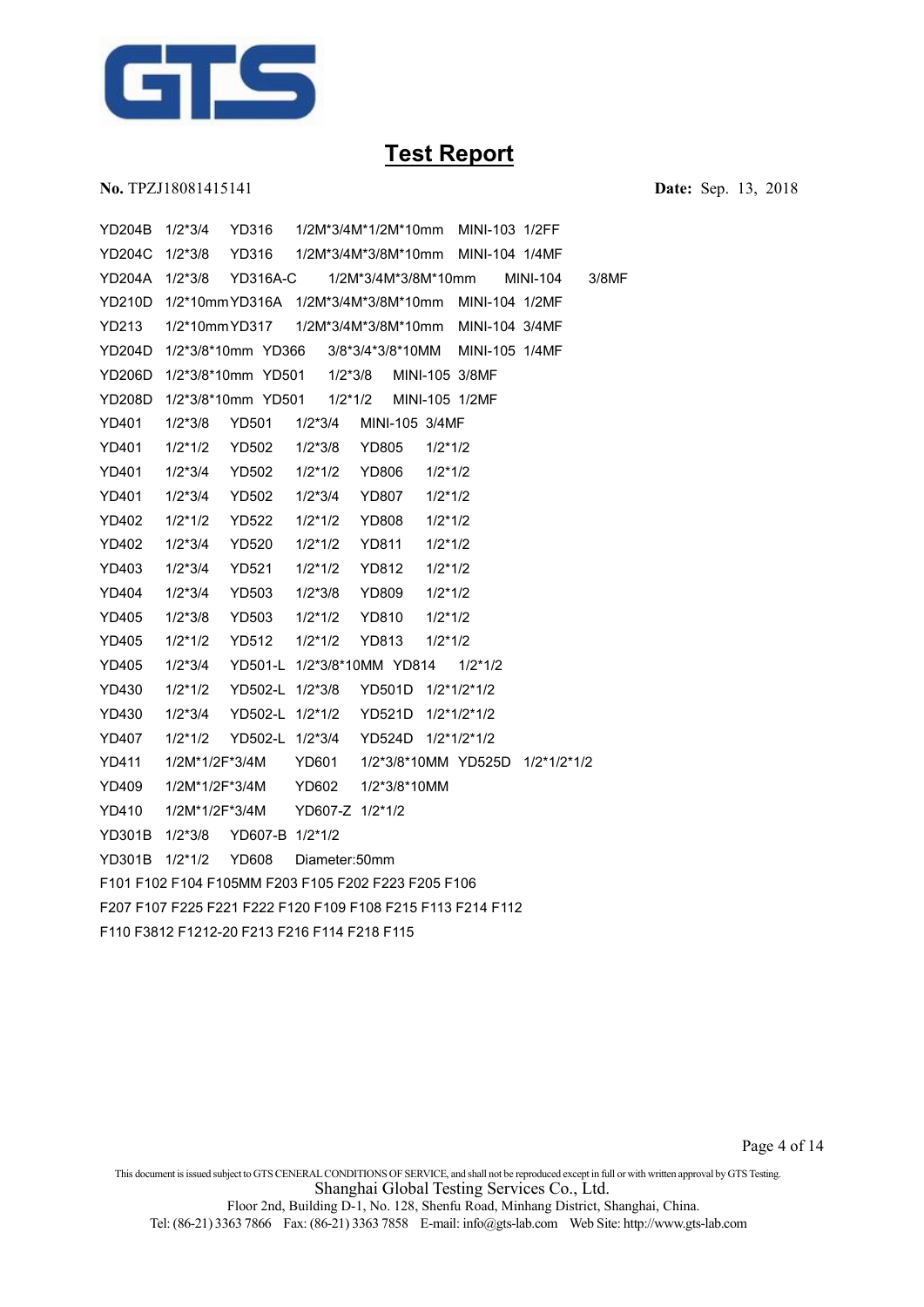

**No.** TPZJ18081415141 **Date:** Sep. 13, 2018

# **Artwork of Marking Label**

**Angle valve series**



Model: YD101B 1/2"\*3/8" 1/2\*3/4 YD603 1/2" ZHEJIANG YUNDA FLUID INTELLIGENT CONTROL CO.,LTD. Manufacture date: August, 2018

This document isissued subject to GTSCENERALCONDITIONS OF SERVICE, and shall not be reproduced except in full or with written approval by GTSTesting. Shanghai Global Testing Services Co., Ltd. Floor 2nd, Building D-1, No. 128, Shenfu Road, Minhang District, Shanghai, China.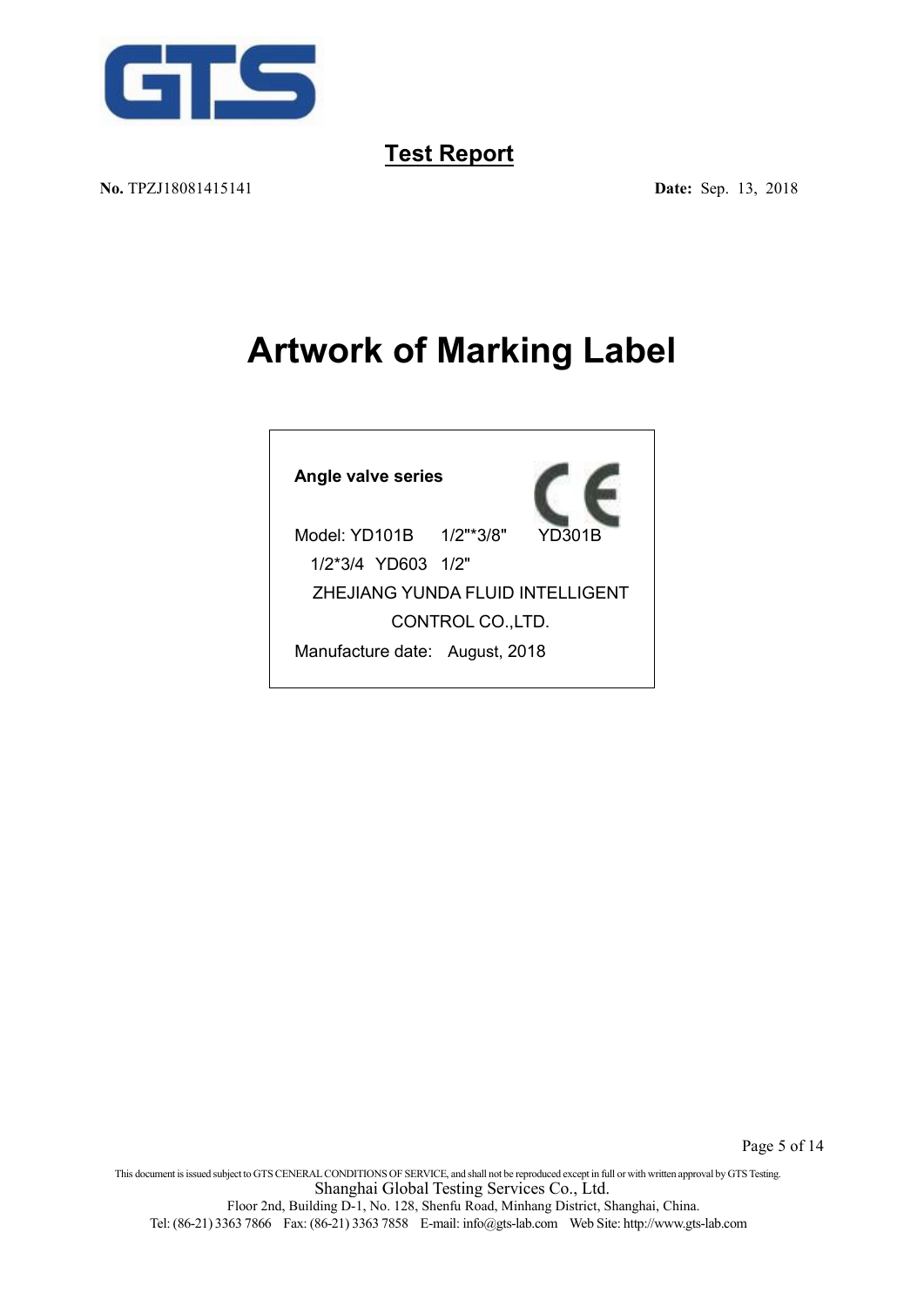

**No.** TPZJ18081415141 **Date:** Sep. 13, 2018

#### **Test Conducted:**

### **EN 331:2015 Manually operated ball valves and closed bottom taper plug valves for gas installations in buildings**

| <b>Test Property</b>               | <b>Test Method</b>            | <b>Test Principle / Requirements</b>                                                                                                                                                                                  | <b>The Result</b> |
|------------------------------------|-------------------------------|-----------------------------------------------------------------------------------------------------------------------------------------------------------------------------------------------------------------------|-------------------|
| <b>Classification</b><br>4         |                               |                                                                                                                                                                                                                       |                   |
| Pressure                           | EN 331:2015                   | The valves are divided into three                                                                                                                                                                                     | P                 |
| classes                            | Clause 4.1                    | classes                                                                                                                                                                                                               | 5 MPO             |
| Temperature                        | EN 331:2015                   | The valves are divided into three                                                                                                                                                                                     | P                 |
| classes                            | Clause 4.2                    | temperature classes                                                                                                                                                                                                   | -40 $^{\circ}$ C  |
| <b>5 Construction requirements</b> |                               |                                                                                                                                                                                                                       |                   |
| 5.1 General                        |                               |                                                                                                                                                                                                                       |                   |
| 5.1.1 Materials                    |                               |                                                                                                                                                                                                                       |                   |
|                                    | EN 331:2015                   | Any part in contact with the gas or the<br>surrounding atmosphere, shall be<br>manufactured fromcorrosion-resistant                                                                                                   | P                 |
|                                    | Clause 5.1.1.1                | materials or shall be suitably protected<br>and shall withstand the humidity test in<br>7.6.5 and the paint scratch test in 7.6.4.                                                                                    |                   |
|                                    | EN 331:2015<br>Clause 5.1.1.2 | For welded valves, the tests in 7.6.5<br>and 7.6.4shall apply only to moving<br>parts in contact with thegas and to any<br>part in contact with the surrounding<br>atmosphere.                                        | P                 |
|                                    | EN 331:2015<br>Clause 5.1.1.3 | Surfaces which are protected by a<br>coating,<br>shall withstand the test of 7.6.4 before<br>and after the humidity test of 7.6.5,<br>without the ball penetrating the<br>protective coating to expose bare<br>metal. | P                 |
|                                    | EN 331:2015<br>Clause 5.1.1.4 | Springs and other moving parts which<br>shall be suitably protected against<br>corrosion and shall retain their<br>protective coating despite any                                                                     | P                 |

Page 6 of 14

This document isissued subject to GTSCENERALCONDITIONS OF SERVICE, and shall not be reproduced except in full or with written approval by GTSTesting. Shanghai Global Testing Services Co., Ltd.

Floor 2nd, Building D-1, No. 128, Shenfu Road, Minhang District, Shanghai, China.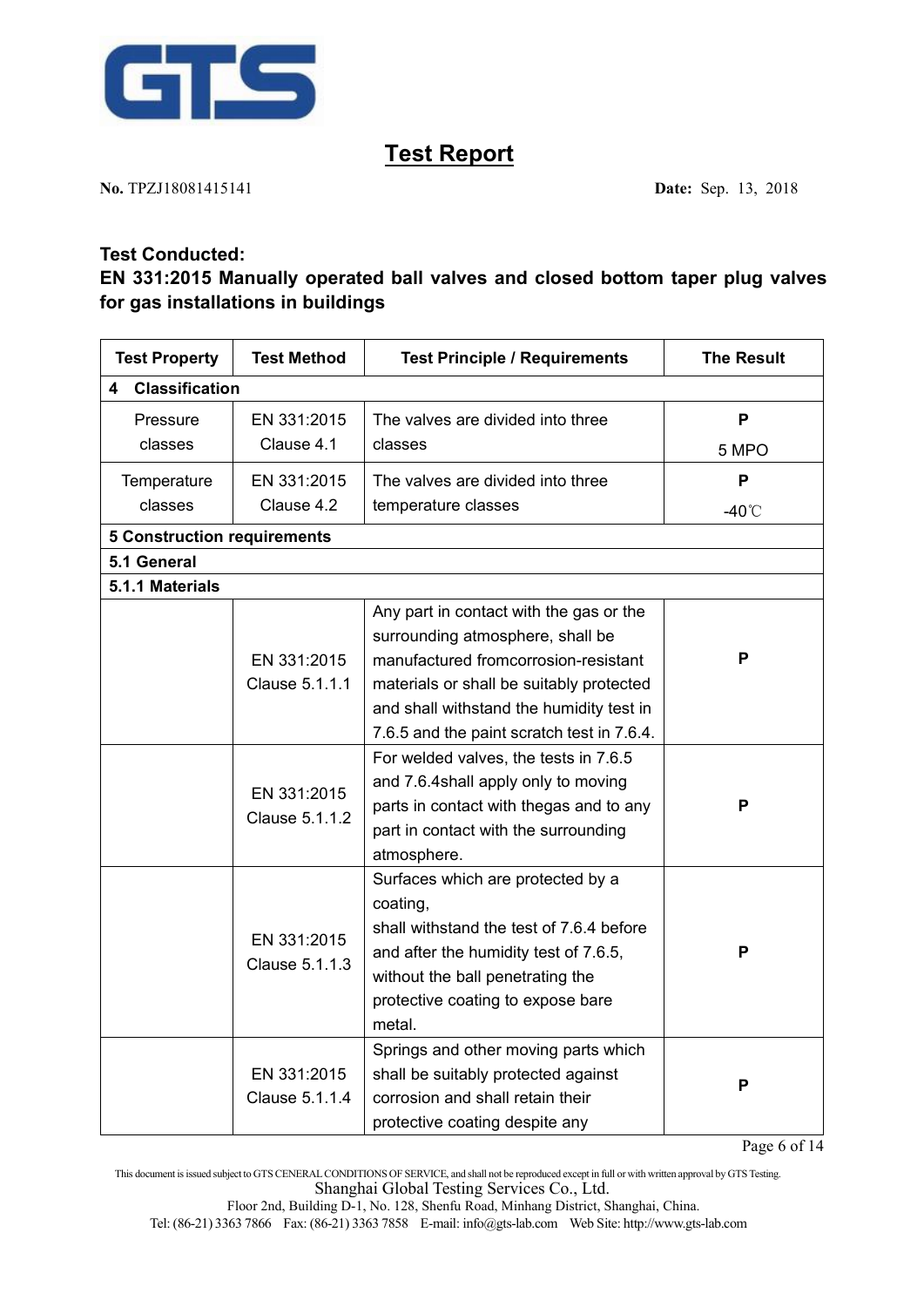

**No.** TPZJ18081415141 **Date:** Sep. 13, 2018

| <b>Test Property</b>  | <b>Test Method</b>            | <b>Test Principle / Requirements</b>                                                                                                                                                                                                                                                                           | <b>The Result</b>                                                           |
|-----------------------|-------------------------------|----------------------------------------------------------------------------------------------------------------------------------------------------------------------------------------------------------------------------------------------------------------------------------------------------------------|-----------------------------------------------------------------------------|
|                       |                               | movement resulting from the operation<br>of the valve. After the test of 6.6 these<br>parts shall withstand the test of 7.6.5.                                                                                                                                                                                 |                                                                             |
|                       | EN 331:2015<br>Clause 5.1.1.5 | All markings shall be durable and<br>resistant to atmospheric conditions.<br>Labels and their markings shall neither<br>deteriorate nor lift nor become<br>unreadable by humidity and<br>temperature.                                                                                                          | P                                                                           |
|                       | EN 331:2015<br>Clause 5.1.1.6 | Rubber materials shall conform to EN<br>549.                                                                                                                                                                                                                                                                   | P                                                                           |
|                       | EN 331:2015<br>Clause 5.1.1.7 | Lubricants shall conform to EN 377.                                                                                                                                                                                                                                                                            | P                                                                           |
|                       | EN 331:2015<br>Clause 5.1.1.8 | The valve shall be made in one of the<br>following materials:<br>-copper alloy excluding<br>aluminium-bronze<br>-ductile cast iron excluding laminar<br>cast iron<br>-forged steel and cast steel                                                                                                              | P<br>copper alloy                                                           |
| 5.1.2Construction     |                               |                                                                                                                                                                                                                                                                                                                |                                                                             |
| General               | EN 331:2015<br>Clause 5.1.2.1 | Valves shall be designed such that,<br>once installed, it is impossible to<br>remove the closure member or a seal<br>without damaging the valve or leaving<br>clear signs of tampering on it.                                                                                                                  | P<br>Be impossible to<br>remove the closure<br>member after be<br>installed |
| Product<br>appearance | EN 331:2015<br>Clause 5.1.2.2 | All valve components shall be free from<br>burrs and clean (e.g. free from swarf<br>and core-sand), and shall be of sound<br>manufacture. All valve components<br>shall be free from sharp edges and<br>corners which could cause damage,<br>injury or incorrect operation, when<br>viewed with the naked eye. | P<br>Be free from burrs,<br>clean, sharp edges<br>and corners               |

This document isissued subject to GTSCENERALCONDITIONS OF SERVICE, and shall not be reproduced except in full or with written approval by GTSTesting. Shanghai Global Testing Services Co., Ltd.

Floor 2nd, Building D-1, No. 128, Shenfu Road, Minhang District, Shanghai, China.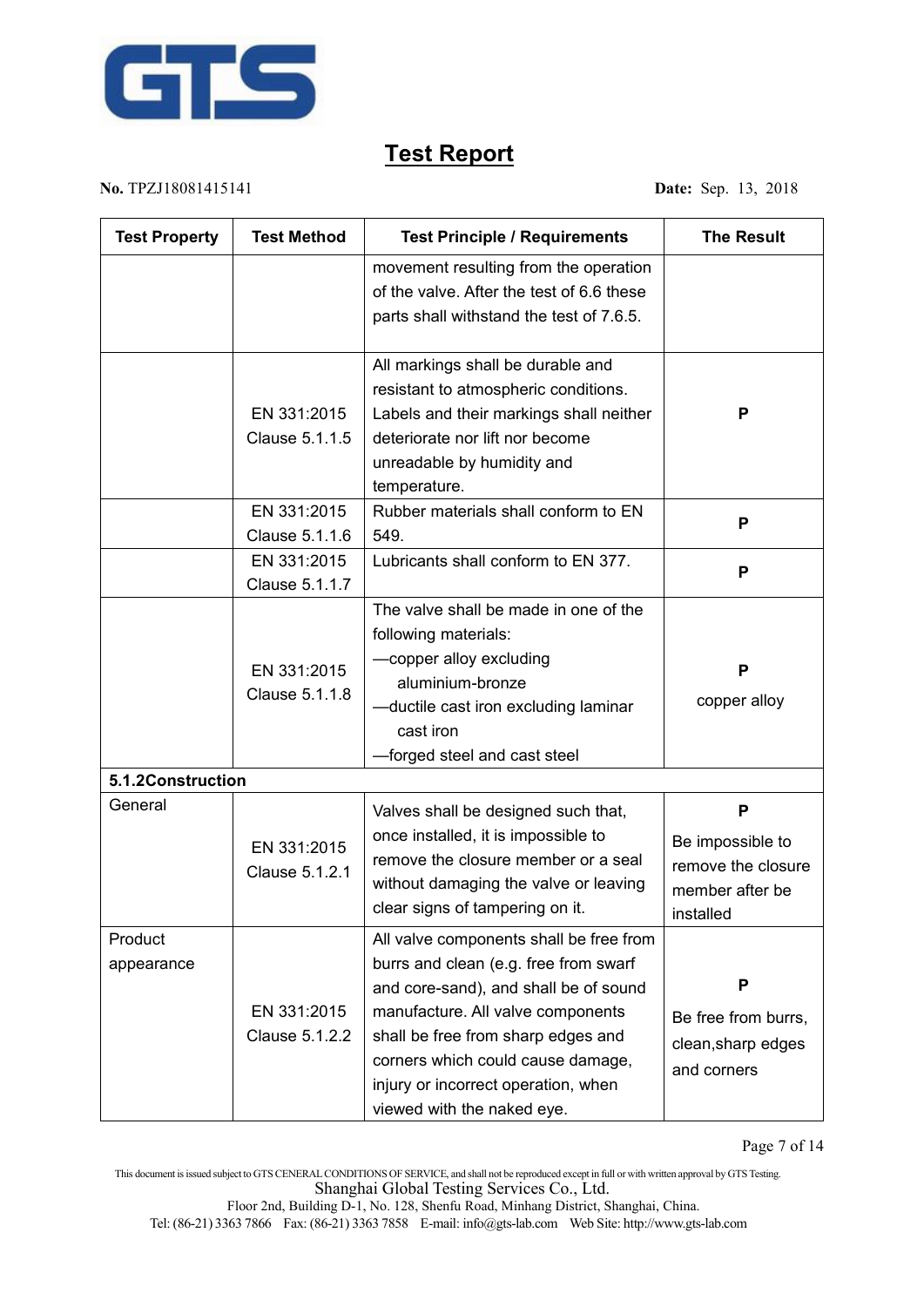

**No.** TPZJ18081415141 **Date:** Sep. 13, 2018

| <b>Test Property</b>     | <b>Test Method</b> | <b>Test Principle / Requirements</b>       | <b>The Result</b> |
|--------------------------|--------------------|--------------------------------------------|-------------------|
| Valve                    |                    | Valves designed to be maintained shall     |                   |
| maintenance              |                    | be such that it is difficult to remove     |                   |
|                          |                    | parts serving to seal against gas          |                   |
|                          |                    | without specialist knowledge and that      |                   |
|                          | EN 331:2015        | any tampering is evident and incorrect     |                   |
|                          | Clause 5.1.2.3     | reassembly is impossible.                  | P                 |
|                          |                    | Seals for moving parts which separate      |                   |
|                          |                    | gas ways from the atmosphere, shall        |                   |
|                          |                    | maintain their original leak-tightness     |                   |
|                          |                    | without any manual adjustment.             |                   |
| Springs                  |                    | If a spring is used, the two end-faces of  |                   |
|                          |                    | the spring shall be parallel and           |                   |
|                          | EN 331:2015        | perpendicular to the axis of the spring.   | N                 |
|                          | Clause 5.1.2.4     | The end coils of a spring shall not        |                   |
|                          |                    | damage their mating faces.                 |                   |
| Wall thickness           |                    | The wall thickness from any gas way to     |                   |
|                          | EN 331:2015        | atmosphere or to holes connected to        | P                 |
|                          | Clause 5.1.2.5     | the atmosphere, shall not be less          | $>1$ mm           |
|                          |                    | than 1 mm.                                 |                   |
| Plug valves              | EN 331:2015        |                                            |                   |
|                          | Clause 5.1.2.6     |                                            | N                 |
| Angular seal             |                    | With the valve in the fully closed         |                   |
|                          |                    | position, the angular distance between     |                   |
|                          |                    | the gas port in the closure member and     | P                 |
|                          | EN 331:2015        | both the inlet port and outlet port in the | At least 8°       |
|                          | Clause 5.1.2.7     | valve body, shall be at least 8°           |                   |
|                          |                    | uncertainty of 1°, when measured           |                   |
|                          |                    | according to 7.7 with a measurement        |                   |
| <b>5.1.3 Connections</b> |                    |                                            |                   |
| <b>5.1.3.1 Threads</b>   |                    |                                            |                   |
|                          |                    | Threaded inlet and outlet connections      |                   |
|                          | EN 331:2015        | for valves with pressure-tight joints      | P                 |
|                          | Clause             | made on the threads, shall conform to      |                   |
|                          | 5.1.3.1.1          | <b>ISO 7.</b>                              |                   |
|                          | EN 331:2015        | Where threads for non pressure-tight       |                   |
|                          | Clause             | joints are required, they shall conform    | N                 |

Page 8 of 14

This document isissued subject to GTSCENERALCONDITIONS OF SERVICE, and shall not be reproduced except in full or with written approval by GTSTesting. Shanghai Global Testing Services Co., Ltd.

Floor 2nd, Building D-1, No. 128, Shenfu Road, Minhang District, Shanghai, China.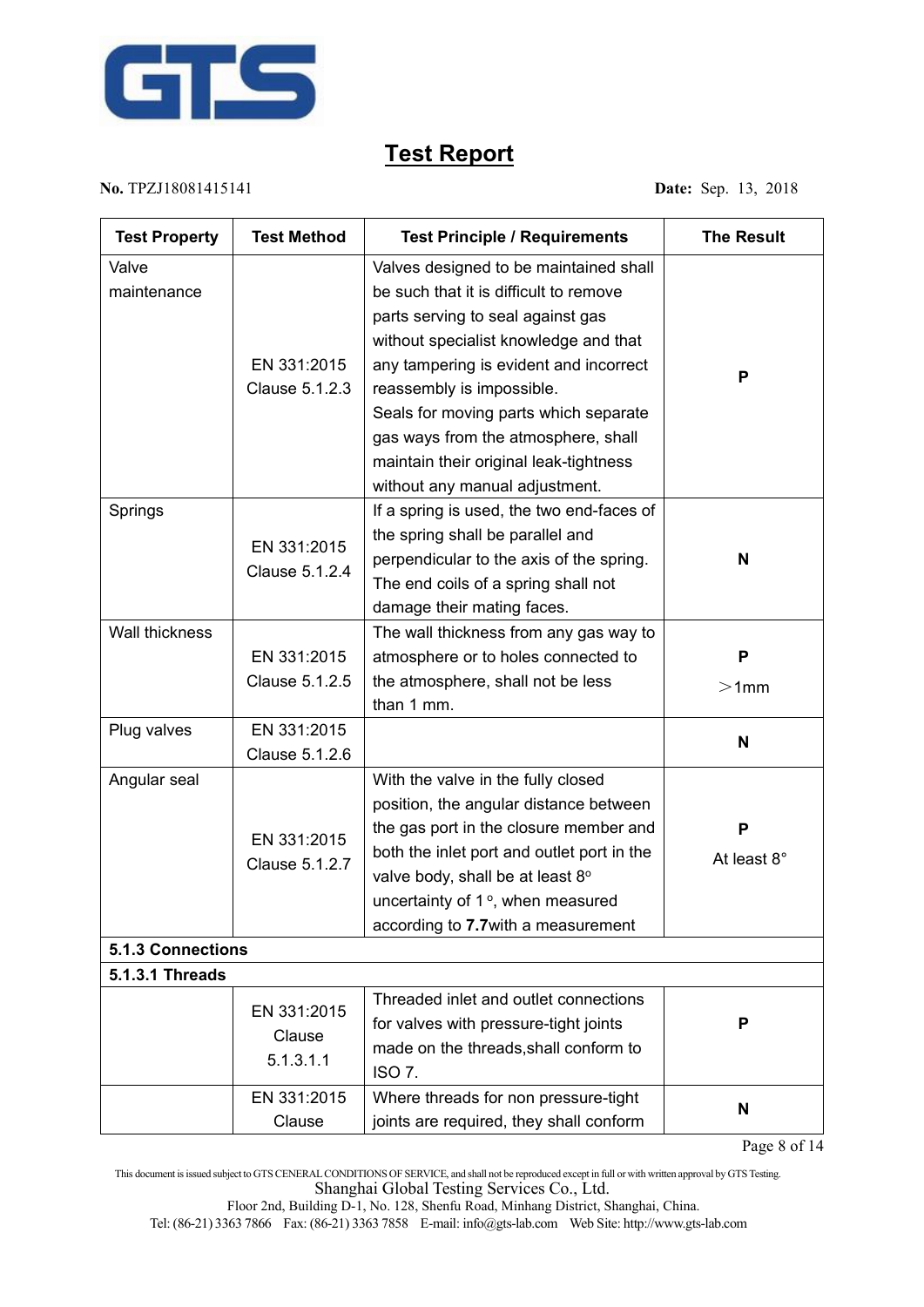

#### **No.** TPZJ18081415141 **Date:** Sep. 13, 2018

| <b>Test Property</b>                                                            | <b>Test Method</b>                 | <b>Test Principle / Requirements</b>                                                                                                                                                                                              | <b>The Result</b>                                      |
|---------------------------------------------------------------------------------|------------------------------------|-----------------------------------------------------------------------------------------------------------------------------------------------------------------------------------------------------------------------------------|--------------------------------------------------------|
|                                                                                 | 5.1.3.1.2                          | to ISO 228 or ISO 261.                                                                                                                                                                                                            |                                                        |
|                                                                                 | EN 331:2015<br>Clause<br>5.1.3.1.3 | Valves with threaded connections shall<br>have flats on the body which, when<br>used for fitting, shall accommodate<br>commercially available tools.                                                                              | P                                                      |
| Flanges                                                                         | EN 331:2015<br>Clause 5.1.3.2      |                                                                                                                                                                                                                                   | N                                                      |
| Capillary joints                                                                | EN 331:2015<br>Clause 5.1.3.3      |                                                                                                                                                                                                                                   | N                                                      |
| Union<br>connections                                                            | EN 331:2015<br>Clause 5.1.3.4      |                                                                                                                                                                                                                                   | N                                                      |
| Compression<br>joints                                                           | EN 331:2015<br>Clause 5.1.3.5      |                                                                                                                                                                                                                                   | N                                                      |
| Weld ends                                                                       | EN 331:2015<br>Clause 5.1.3.6      |                                                                                                                                                                                                                                   | $\mathbf N$                                            |
| Seals                                                                           | EN 331:2015<br>Clause 5.1.4        | Sealing on the closure member shall<br>be constructed so that tightness is<br>achieved by mechanical means. This<br>excludes all sealing materials such as<br>liquids, pastes, and tapes.                                         | P                                                      |
| 5.2 Operation                                                                   |                                    |                                                                                                                                                                                                                                   |                                                        |
|                                                                                 | EN 331:2015<br>Clause 5.2.1        | Valves shall be constructed so that<br>they can be operated by means of a<br>manual actuator such as a handle, key<br>or similar device.                                                                                          | P                                                      |
| Valves<br>operated by<br>turning shall<br>close in a<br>clockwise<br>direction. | EN 331:2015<br>Clause 5.2.2        | The rotation from open to closed shall<br>be a quarter turn. If the manual<br>actuator is detachable then the end of<br>the operating shaft shall be marked so<br>that the open<br>and closed positions are clearly<br>indicated. | P<br>By a handle, close<br>in a clockwise<br>direction |
| <b>Stops</b>                                                                    | EN 331:2015<br>Clause 5.3          | On valves, the end positions "open"<br>"closed" shall be clearly identified<br>and                                                                                                                                                | P<br>S                                                 |

Page 9 of 14

This document isissued subject to GTSCENERALCONDITIONS OF SERVICE, and shall not be reproduced except in full or with written approval by GTSTesting. Shanghai Global Testing Services Co., Ltd.

Floor 2nd, Building D-1, No. 128, Shenfu Road, Minhang District, Shanghai, China.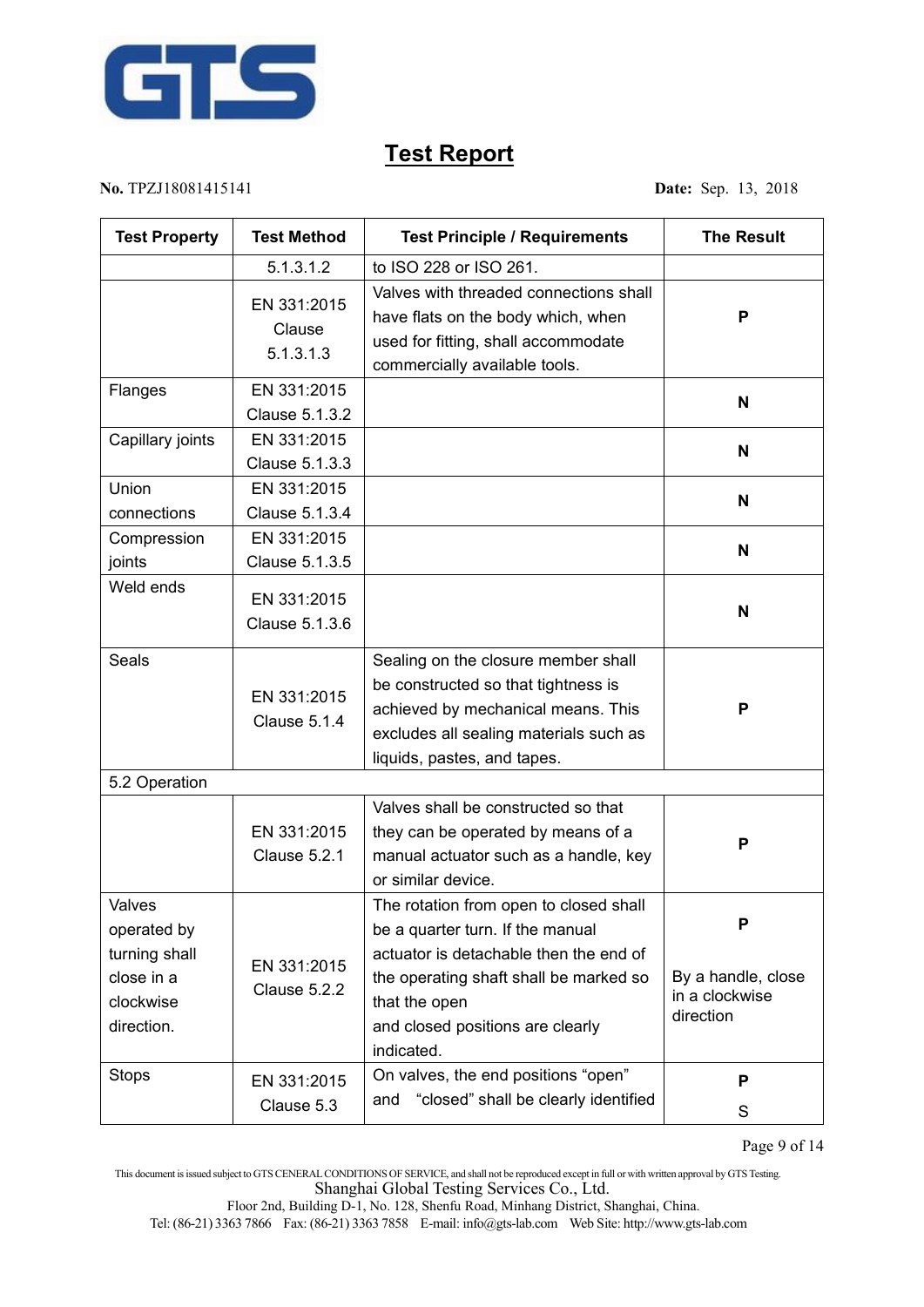

#### **No.** TPZJ18081415141 **Date:** Sep. 13, 2018

| <b>Test Property</b>              | <b>Test Method</b>        | <b>Test Principle / Requirements</b>                                                                                                                                                                                                                                                          | <b>The Result</b>                                                                                                   |
|-----------------------------------|---------------------------|-----------------------------------------------------------------------------------------------------------------------------------------------------------------------------------------------------------------------------------------------------------------------------------------------|---------------------------------------------------------------------------------------------------------------------|
| High                              |                           | and limited by fixed, non-adjustable<br>stops.<br>The manual actuator shall be designed<br>so that it is:<br>-at right angles to the direction of the<br>flow<br>for theclosed position;<br>-parallel with the direction of the flow<br>for the open position.<br>See annex C.                | "ON" and "OFF"<br>be clearly identified                                                                             |
| temperature<br>resistance         | EN 331:2015<br>Clause 5.4 |                                                                                                                                                                                                                                                                                               | P<br>EN 1775 be used                                                                                                |
| <b>6 Performance requirements</b> |                           |                                                                                                                                                                                                                                                                                               |                                                                                                                     |
| General                           | EN 331:2015<br>Clause 6.1 | The maximum operating temperature<br>shall be at least 60 8C and the<br>minimum operating temperature not<br>higher than 25 8C or 220 8C or 240 8C,<br>as declared by the manufacturer.                                                                                                       | P<br>The max. operating<br>Temperature more<br>than 60 $\degree$ C, the min.<br>not higher than<br>-40 $^{\circ}$ C |
| Leak-tightness                    | EN 331:2015<br>Clause 6.2 | The valve shall be leak-tight. Valves<br>which may be serviced shall be<br>leak-tight after dismantling and<br>reassembling of the closure parts.                                                                                                                                             | N                                                                                                                   |
| Rated flow rate                   | EN 331:2015<br>Clause 6.3 | The rated flow rate shall not be less<br>than the value specified in Table 3<br>when tested in accordance with 7.3.                                                                                                                                                                           | P<br>Straight: 6.5 m3 /h                                                                                            |
| Operating<br>torque               | EN 331:2015<br>Clause 6.4 | The torque required for the preliminary<br>cycle shall not be greater than three<br>times the maximum value at the<br>ambient temperature given for the size<br>of the valve.<br>The operating torque shall not exceed<br>the values given in Table 4, when<br>tested in accordance with 7.4. | P<br>Ambient<br>temperature :<br>5.8N.m<br>Low temperature:<br>12.6N.m                                              |

This document isissued subject to GTSCENERALCONDITIONS OF SERVICE, and shall not be reproduced except in full or with written approval by GTSTesting. Shanghai Global Testing Services Co., Ltd.

Floor 2nd, Building D-1, No. 128, Shenfu Road, Minhang District, Shanghai, China.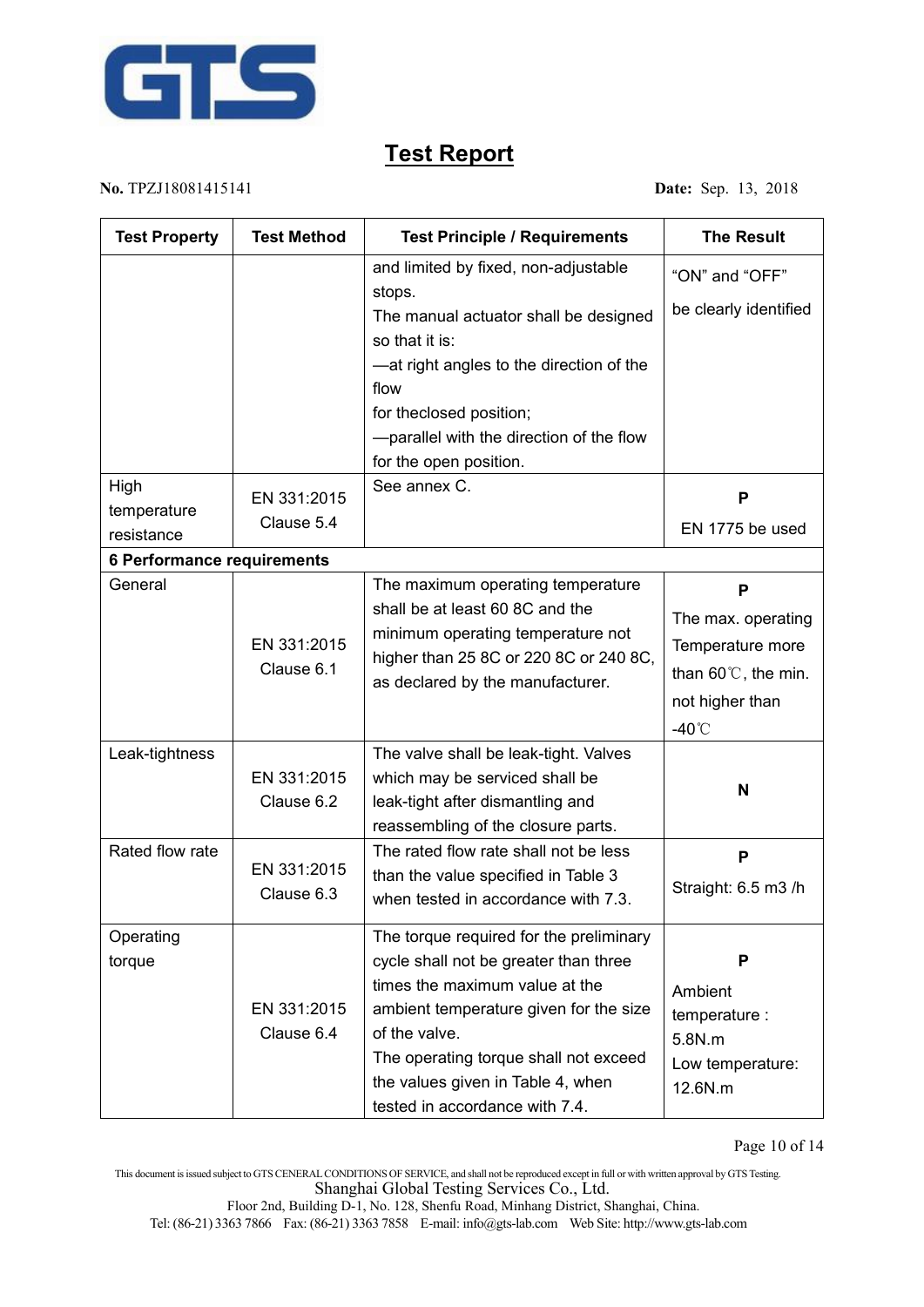

**No.** TPZJ18081415141 **Date:** Sep. 13, 2018

| <b>Test Property</b>                   | <b>Test Method</b>                    | <b>Test Principle / Requirements</b>                                                                                                                                                                                                                                                                                               | <b>The Result</b>                                                                           |
|----------------------------------------|---------------------------------------|------------------------------------------------------------------------------------------------------------------------------------------------------------------------------------------------------------------------------------------------------------------------------------------------------------------------------------|---------------------------------------------------------------------------------------------|
| Torque and<br>bending<br>resistance    | EN 331:2015<br>Clause 6.5             | The valves shall resist the stresses<br>resulting from their installation and<br>during service. They shall also meet<br>the requirements for internal and<br>external leak-tightness and ease of<br>operation.                                                                                                                    | P<br>MF <sub>1</sub> : 100N.m<br>$MF_2: 52N.m$<br>$MT_1$ : 78N.m<br>MT <sub>2</sub> : 45N.m |
| 6.6 Durability                         |                                       |                                                                                                                                                                                                                                                                                                                                    |                                                                                             |
| Endurance                              | EN 331:2015<br>Clause 6.6.1           | After the endurance test the valve shall<br>conform to the requirements for<br>external and internal leak-tightness at<br>ambient temperature and at $(60 \pm 5)$<br>8C in accordance with 6.2. After<br>cooling to ambient temperature it shall<br>conform to the requirements for<br>operating torque in accordance with<br>6.4. | P<br>Number of<br>operations: 5000                                                          |
| Resistance<br>to<br>low<br>temperature | EN 331:2015<br>Clause 6.6.2           | The valve shall conform to the<br>requirements given in 6.2 and 6.4,<br>when tested in accordance with 7.6.2.                                                                                                                                                                                                                      | P<br>Ambient<br>temperature :<br>8.6N.m<br>Low temperature:<br>30N.m                        |
| <b>Stop resistance</b><br>6.7          |                                       |                                                                                                                                                                                                                                                                                                                                    |                                                                                             |
|                                        |                                       | When tested in accordance with 7.8,<br>the force required to overcome the<br>stops in the open or closed position<br>shall exceed, at a minimum 1,5 times<br>the maximum operation torque, at<br>ambient temperature (see Table 4).                                                                                                | P<br>Ambient<br>temperature :<br>5.8N.m<br>Low temperature:<br>12.6N.m                      |
| 7 Test methods                         |                                       |                                                                                                                                                                                                                                                                                                                                    |                                                                                             |
|                                        | 8 Marking, installation and operating |                                                                                                                                                                                                                                                                                                                                    |                                                                                             |
| Marking of the<br>valve                | EN 331:2015<br>Clause 8.1             | The following information, at least,<br>shall be durablymarked on the valve in<br>a clearly visible position:                                                                                                                                                                                                                      | Р                                                                                           |
|                                        |                                       | a) manufacturer's name or                                                                                                                                                                                                                                                                                                          | <b>SLD</b><br>a)                                                                            |

This document isissued subject to GTSCENERALCONDITIONS OF SERVICE, and shall not be reproduced except in full or with written approval by GTSTesting. Shanghai Global Testing Services Co., Ltd.

Floor 2nd, Building D-1, No. 128, Shenfu Road, Minhang District, Shanghai, China.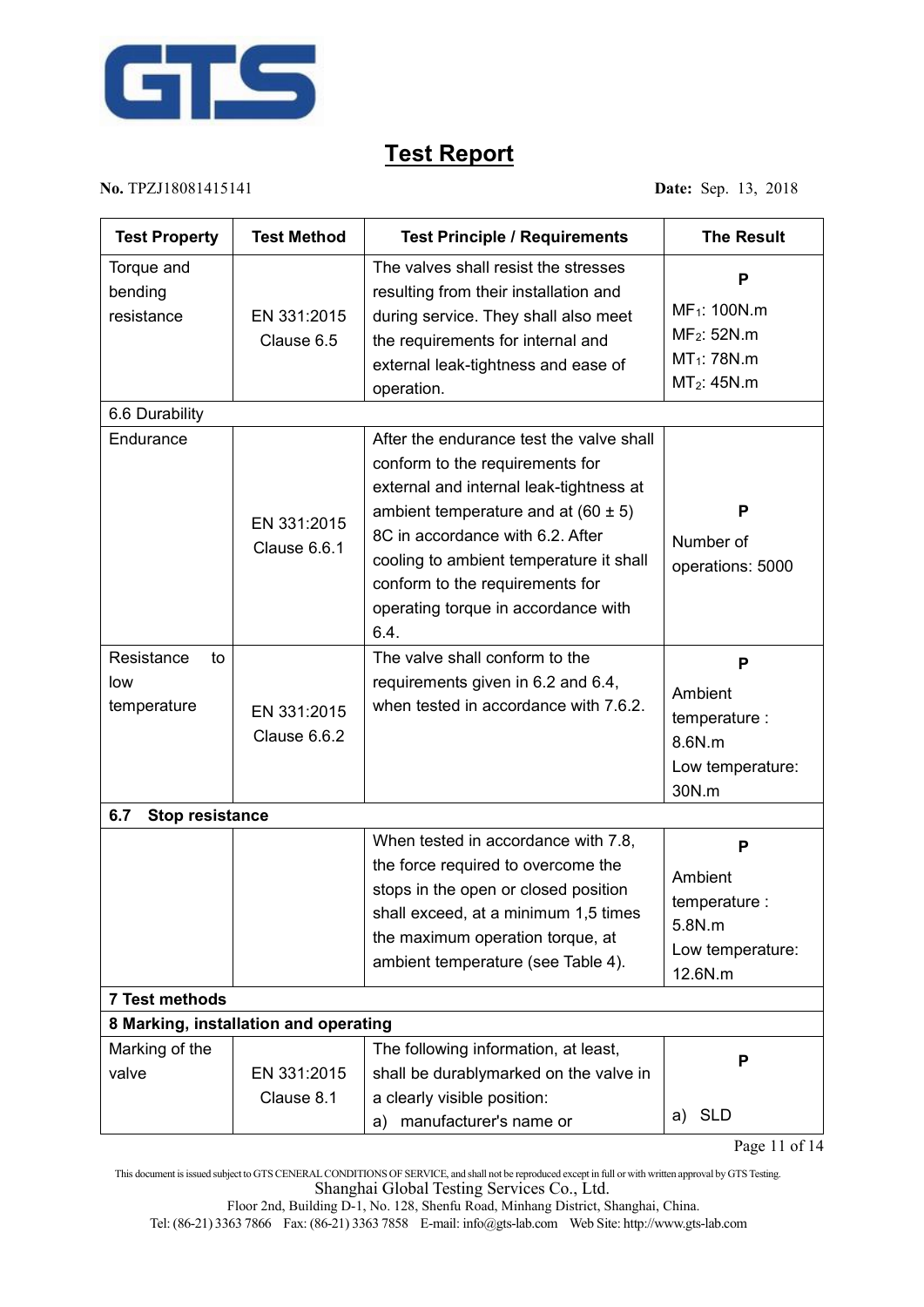

**No.** TPZJ18081415141 **Date:** Sep. 13, 2018

This document isissued subject to GTSCENERALCONDITIONS OF SERVICE, and shall not be reproduced except in full or with written approval by GTSTesting. Shanghai Global Testing Services Co., Ltd.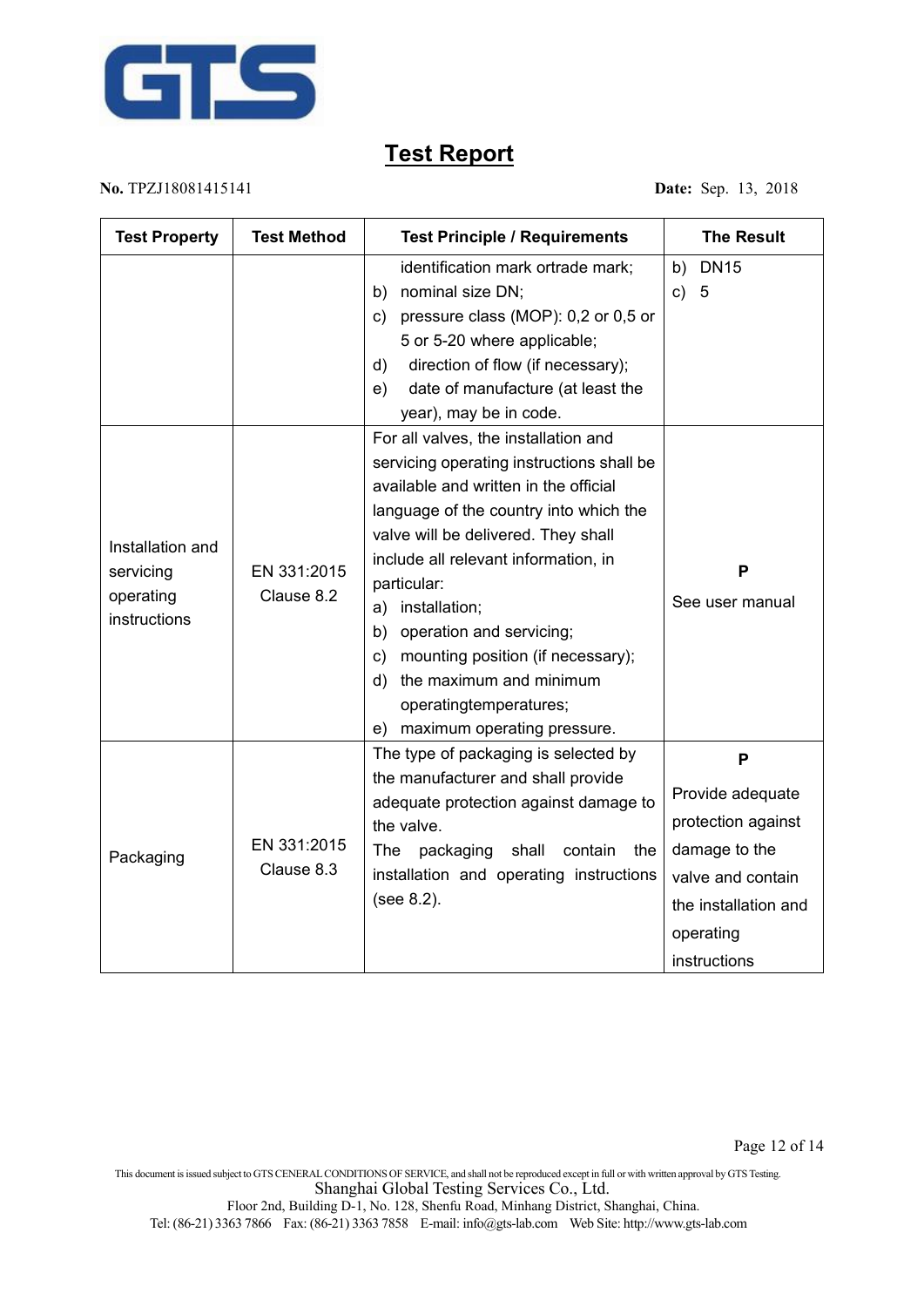

**No.** TPZJ18081415141 **Date:** Sep. 13, 2018

#### **Sample Photo**



Page 13 of 14

This document isissued subject to GTSCENERALCONDITIONS OF SERVICE, and shall not be reproduced except in full or with written approval by GTSTesting. Shanghai Global Testing Services Co., Ltd. Floor 2nd, Building D-1, No. 128, Shenfu Road, Minhang District, Shanghai, China. Tel: (86-21) 3363 7866 Fax: (86-21) 3363 7858 E-mail: [info@gts-lab.com](mailto:info@gts-lab.com) Web Site: http://www.gts-lab.com